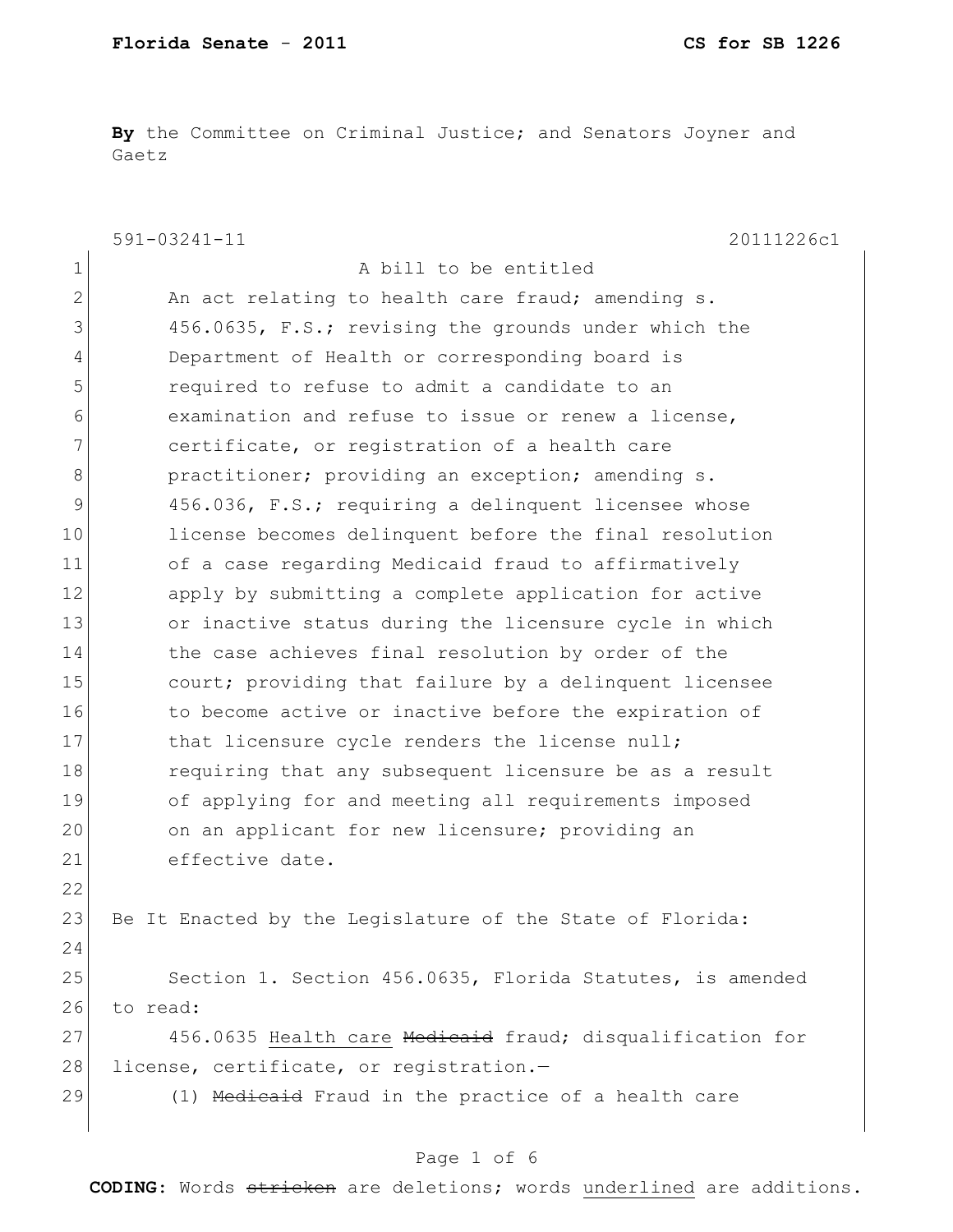|    | $591 - 03241 - 11$<br>20111226c1                                 |
|----|------------------------------------------------------------------|
| 30 | profession is prohibited.                                        |
| 31 | (2) Each board within the jurisdiction of the department,        |
| 32 | or the department if there is no board, shall refuse to admit a  |
| 33 | candidate to any examination and refuse to issue or renew a      |
| 34 | license, certificate, or registration to any applicant if the    |
| 35 | candidate or applicant or any principal, officer, agent,         |
| 36 | managing employee, or affiliated person of the applicant, has    |
| 37 | been:                                                            |
| 38 | (a) Has been convicted of, or entered a plea of guilty or        |
| 39 | nolo contendere to, regardless of adjudication, a felony under   |
| 40 | chapter 409, chapter 817, or chapter 893, or a similar felony    |
| 41 | offense committed in another state or jurisdiction 21 U.S.C. ss. |
| 42 | 801-970, or 42 U.S.C. ss. 1395-1396, unless the sentence and any |
| 43 | subsequent period of probation for such conviction or plea pleas |
| 44 | ended: more than 15 years prior to the date of the application;  |
| 45 | 1. For felonies of the first or second degree, more than 15      |
| 46 | years before the date of application.                            |
| 47 | 2. For felonies of the third degree, more than 10 years          |
| 48 | before the date of application, except for felonies of the third |
| 49 | degree under s. 893.13(6)(a).                                    |
| 50 | 3. For felonies of the third degree under s. 893.13(6)(a),       |
| 51 | more than 5 years before the date of application.                |
| 52 |                                                                  |
| 53 | Notwithstanding s. 120.60, for felonies in which the defendant   |
| 54 | entered a plea of guilty or nolo contendere in an agreement with |
| 55 | the court to enter a pretrial intervention or drug diversion     |
| 56 | program, the board, or the department if there is no board, may  |
| 57 | not approve or deny the application for a license, certificate,  |
| 58 | or registration until the final resolution of the case;          |
|    |                                                                  |

# Page 2 of 6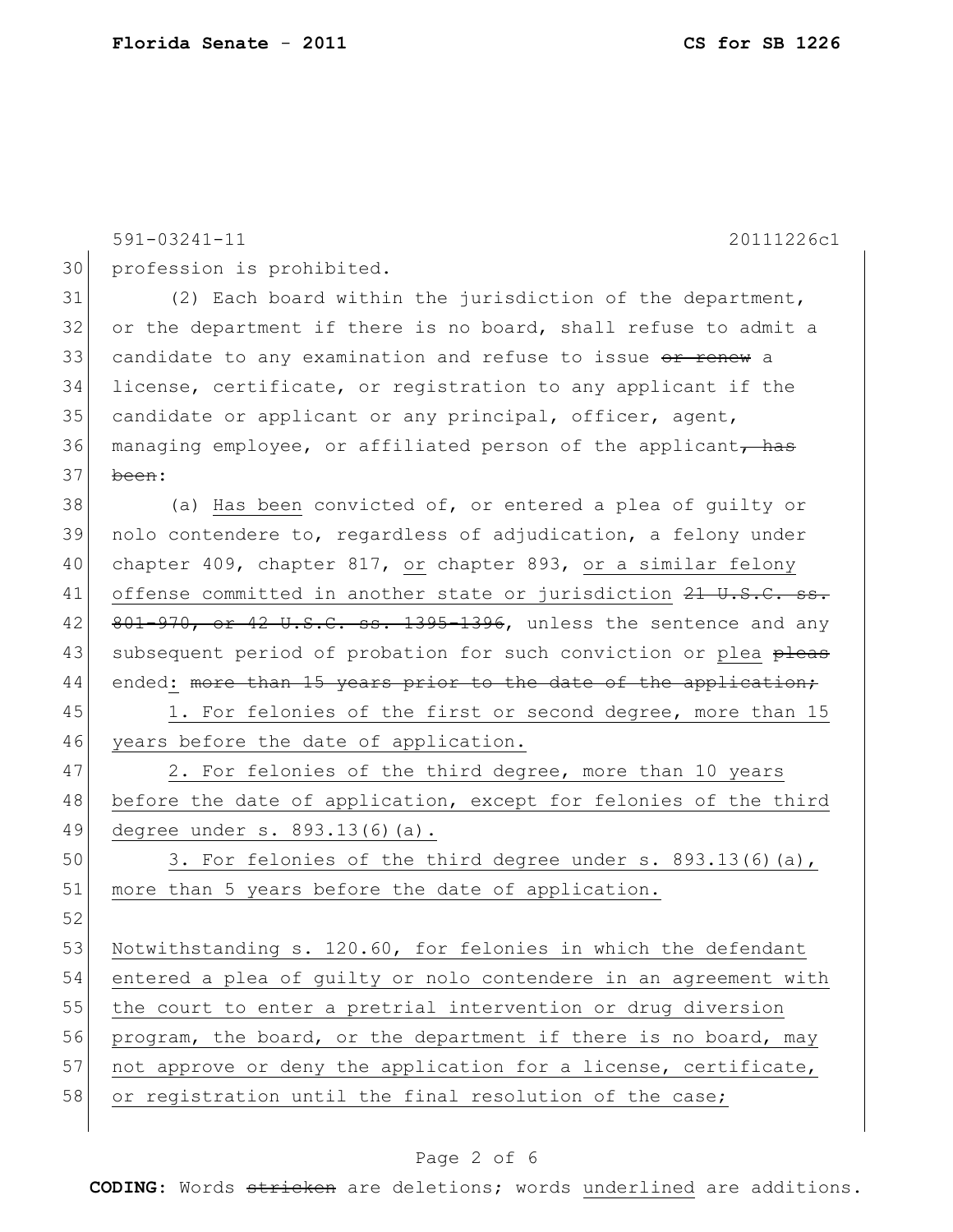591-03241-11 20111226c1 59 (b) Has been convicted of, or entered a plea of quilty or  $60$  nolo contendere to, regardless of adjudication, a felony under 61 21 U.S.C. ss. 801-970, or 42 U.S.C. ss. 1395-1396, unless the 62 sentence and any subsequent period of probation for such 63 conviction or plea ended more than 15 years before the date of 64 the application; 65 (c)  $\left\langle \theta \right\rangle$  Has been terminated for cause from the Florida 66 Medicaid program pursuant to s. 409.913, unless the applicant 67 has been in good standing with the Florida Medicaid program for 68 the most recent 5 years; 69 (d)  $\left\{ \frac{e}{f}\right\}$  Has been terminated for cause, pursuant to the 70 appeals procedures established by the state or Federal 71 Government, from any other state Medicaid program or the federal 72 Medicare program, unless the applicant has been in good standing 73 with a state Medicaid program or the federal Medicare program 74 for the most recent 5 years and the termination occurred at 75 least 20 years before  $\frac{1}{2}$  become to the date of the application; or. 76 (e) Is currently listed on the United States Department of 77 Health and Human Services Office of Inspector General's List of 78 Excluded Individuals and Entities. 79 80 This subsection does not apply to applicants for initial 81 licensure or certification who were enrolled in an educational 82 or training program on or before July 1, 2010, which was 83 recognized by a board or, if there is no board, recognized by  $84$  the department, and who applied for licensure after July 1, 85 2010. 86 (3) The department shall refuse to renew a license, 87 certificate, or registration of any applicant if the candidate

### Page 3 of 6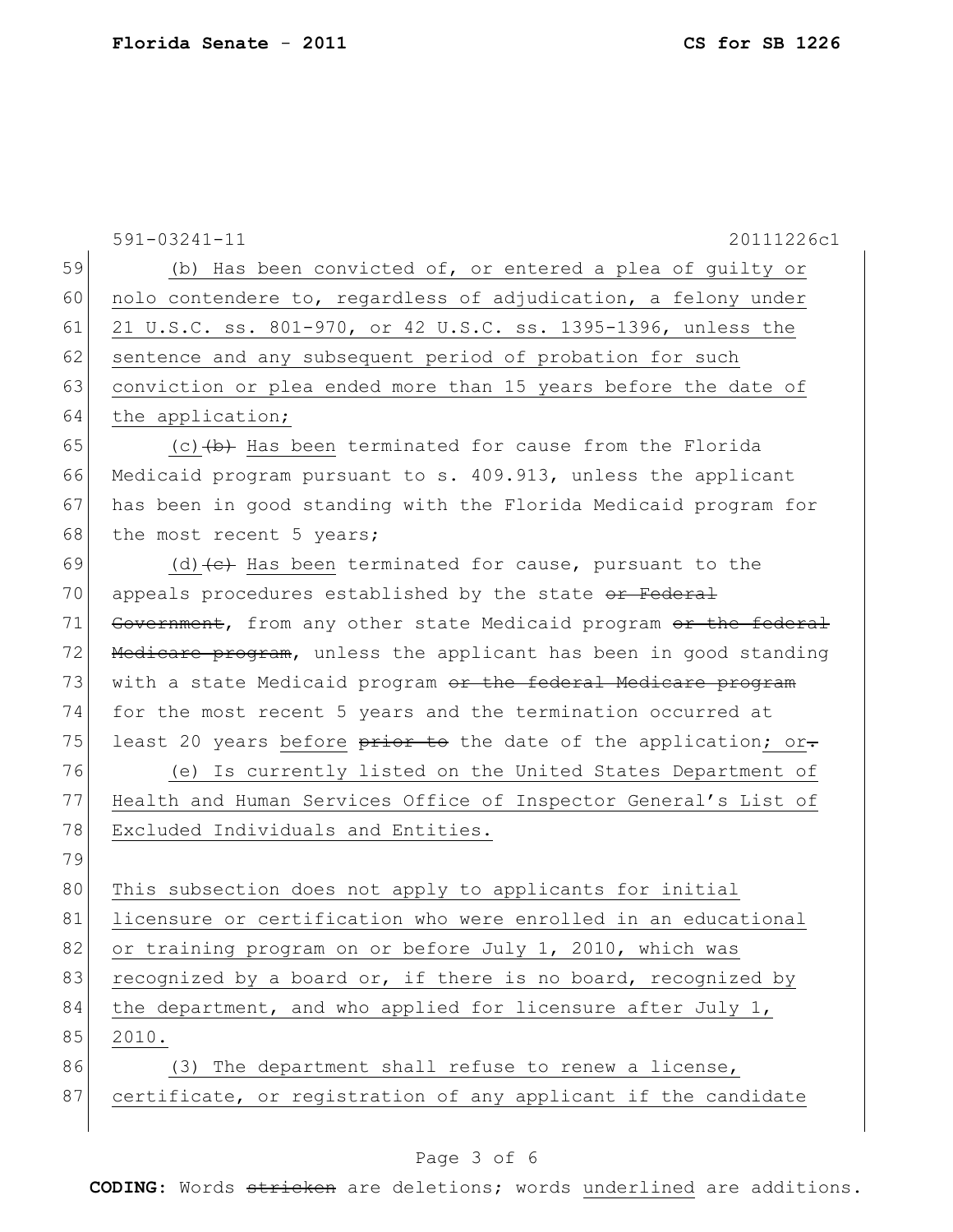|     | $591 - 03241 - 11$<br>20111226c1                                 |
|-----|------------------------------------------------------------------|
| 88  | or applicant or any principal, officer, agent, managing          |
| 89  | employee, or affiliated person of the applicant:                 |
| 90  | (a) Has been convicted of, or entered a plea of guilty or        |
| 91  | nolo contendere to, regardless of adjudication, a felony under:  |
| 92  | chapter 409, chapter 817, or chapter 893, or a similar felony    |
| 93  | offense committed in another state or jurisdiction since July 1, |
| 94  | 2010.                                                            |
| 95  | (b) Has been convicted of, or entered a plea of guilty or        |
| 96  | nolo contendere to, regardless of adjudication, a felony under   |
| 97  | 21 U.S.C. ss. 801-970, or 42 U.S.C. ss. 1395-1396 since July 1,  |
| 98  | 2010.                                                            |
| 99  | (c) Has been terminated for cause from the Florida Medicaid      |
| 100 | program pursuant to s. 409.913, unless the applicant has been in |
| 101 | good standing with the Florida Medicaid program for the most     |
| 102 | recent 5 years.                                                  |
| 103 | (d) Has been terminated for cause, pursuant to the appeals       |
| 104 | procedures established by the state, from any other state        |
| 105 | Medicaid program, unless the applicant has been in good standing |
| 106 | with a state Medicaid program for the most recent 5 years and    |
| 107 | the termination occurred at least 20 years before the date of    |
| 108 | the application.                                                 |
| 109 | (e) Is currently listed on the United States Department of       |
| 110 | Health and Human Services Office of Inspector General's List of  |
| 111 | Excluded Individuals and Entities.                               |
| 112 |                                                                  |
| 113 | For felonies in which the defendant entered a plea of guilty or  |
| 114 | nolo contendere in an agreement with the court to enter a        |
| 115 | pretrial intervention or drug diversion program, the department  |
| 116 | may not approve or deny the application for a renewal of a       |

# Page 4 of 6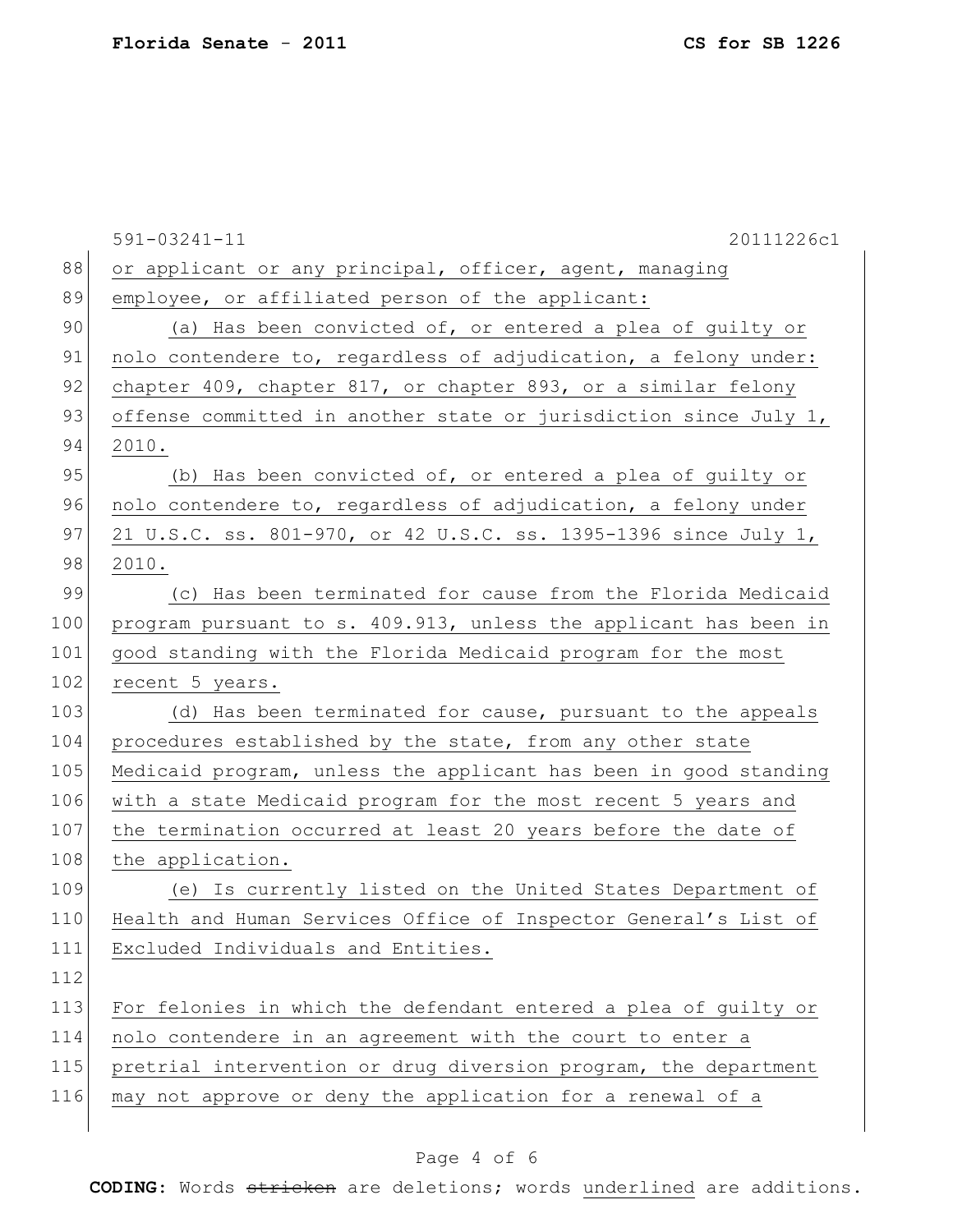141 licensure.

591-03241-11 20111226c1 117 license, certificate, or registration until the final resolution 118 of the case. 119  $(4)$   $(3)$  Licensed health care practitioners shall report 120 allegations of health care Medicaid fraud to the department, 121 regardless of the practice setting in which the alleged Medicaid 122 fraud occurred. 123 (5)  $\left(4\right)$  The acceptance by a licensing authority of a 124 candidate's relinquishment of a license which is offered in 125 response to or anticipation of the filing of administrative 126 charges alleging health care Medicaid fraud or similar charges 127 constitutes the permanent revocation of the license. 128 Section 2. Subsection (6) of section 456.036, Florida 129 Statutes, is amended to read: 130 456.036 Licenses; active and inactive status; delinquency. 131 (6) (a) Except as provided in paragraph (b), a delinquent 132 licensee must affirmatively apply with a complete application, 133 as defined by rule of the board, or the department if there is 134 no board, for active or inactive status during the licensure 135 cycle in which a licensee becomes delinquent. Failure by a 136 delinquent licensee to become active or inactive before the 137 expiration of the current licensure cycle renders the license 138 | null without any further action by the board or the department. 139 Any subsequent licensure shall be as a result of applying for 140 and meeting all requirements imposed on an applicant for new

 (b) A delinquent licensee whose license becomes delinquent 143 before the final resolution of a case under s. 456.0635(3) must affirmatively apply by submitting a complete application, as defined by rule of the board, or the department if there is no

### Page 5 of 6